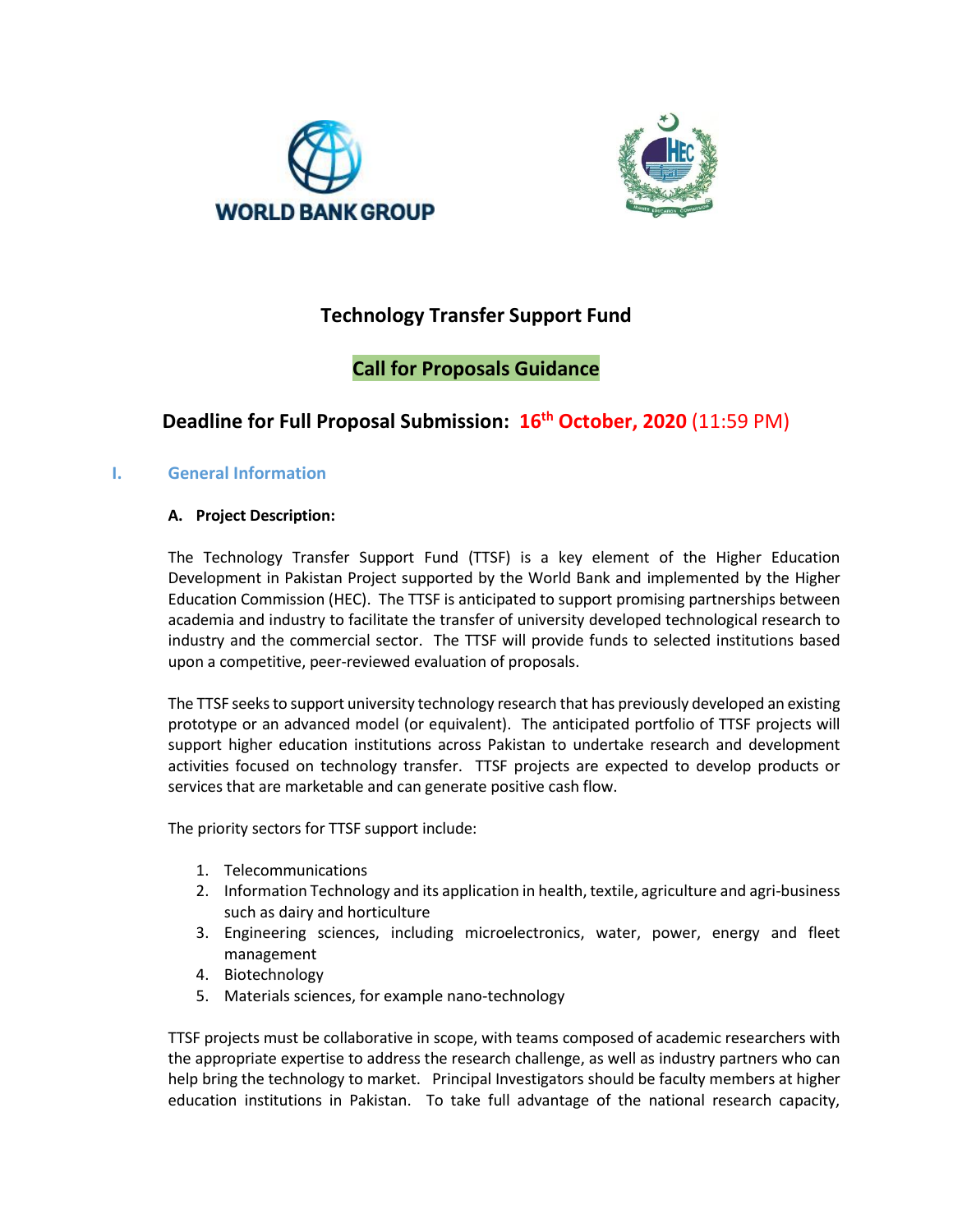proposals are encouraged from teams including junior and senior academic staff, as well as both male and female researchers. PIs are also encouraged to include students who have worked on the academic research underpinning the TTSF proposal as part of the team.

TTSF awards will be selected competitively using a merit-based, independent, transparent evaluation and selection process based upon international standards. The process is described in the Sections below, as well as in the full Evaluation and Selection protocol available on the HEC website. In addition, HEC will organize a series of workshops and webinars, as well as develop a list of Frequently Asked Questions (FAQ) regarding the TTSF program.

### **B. Applicant Eligibility**

Principal Investigator (PI) must:

- Be a regular faculty member (PhD or FCPS/MCPS/FRCS) of the Higher Education Institutions (public and private) or hold a contract equivalent to the length of project duration
- Co-financing (including in kind or cash contribution) by the industry partner is mandatory

The detailed eligibility criteria of Institutions are available in the link given below;

**Web Link - [Eligibility Criteria for HEC Competitive Research Grants](https://www.hec.gov.pk/english/services/faculty/TTSF/Documents/Notification%20-%20Eligibility%20for%20HEC%20Competitive%20Research%20Grants.pdf)**

### **C. Anticipated Funding Amount:**

Budgets for TTSF awards may range between Rs. 7.5 – 15 million with a maximum project duration of 2 years.

Principal Investigators are required to obtain co-financing – including in-kind and/or cash contributions – from the industry collaborators. Industry co-financing must equal at least **50%** of the funding requested from HEC for the academic portion of the collaboration. Greater amounts of industry co-financing are encouraged.

Budget requests should be consistent with the proposed research and development activities.

#### **D. Due Date:**

**Full Proposals must be submitted to HEC by 16th October, 2020** (11:59 PM)

#### **II. Proposal Preparation Instructions**

#### **A. Basic Guidance**

All TTSF proposals must be submitted through the HEC online portal by the higher education institution at which the Principal Investigator is a faculty member.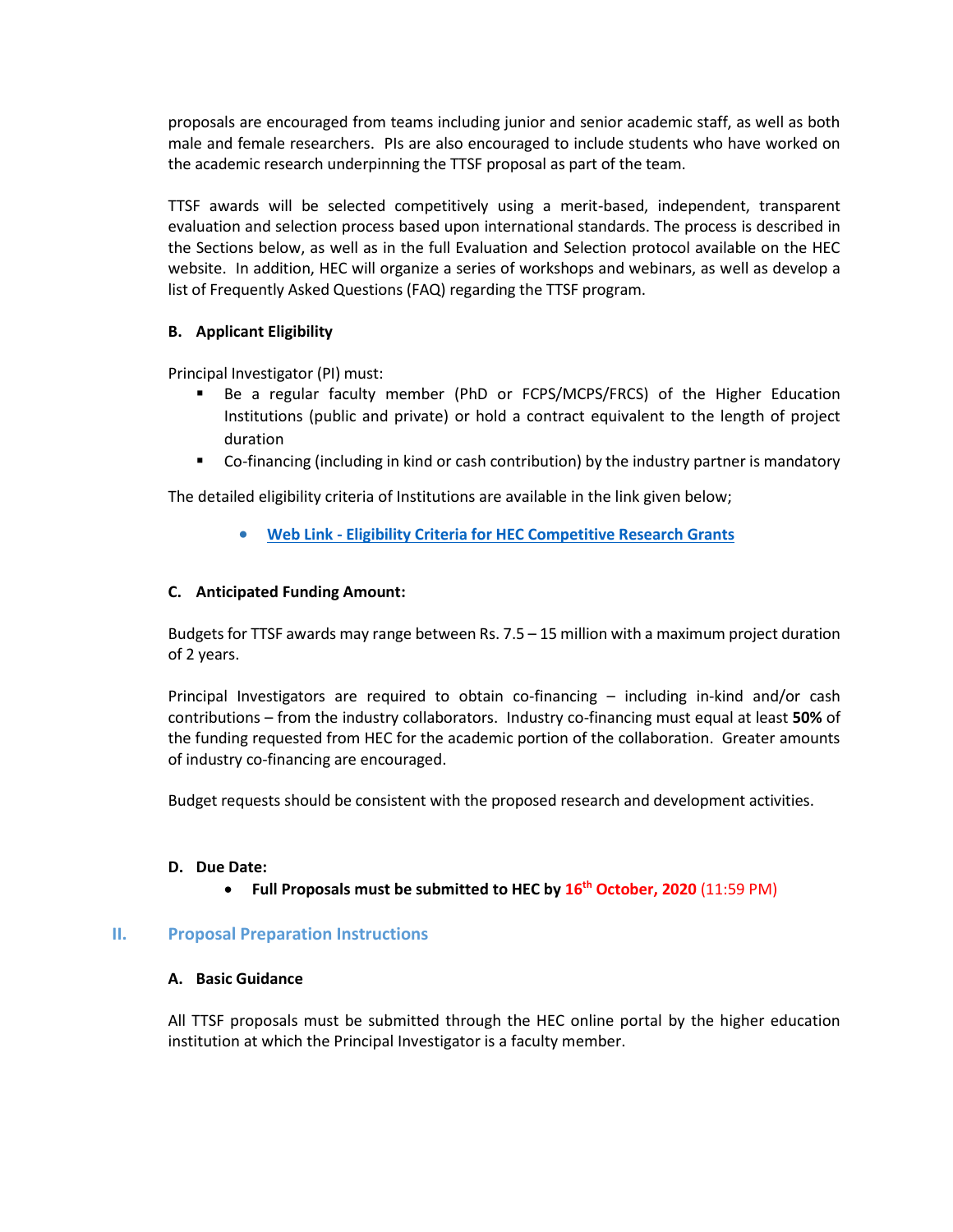#### **B. Proposal Formatting**

- All Proposals should use the .docx Proposal Template Document as the basis for the submission. The section guidance (in light grey) should be deleted prior to proposal submission.
- Proposals must be submitted in English.
- Proposals should include a Table of Contents.
- All sections of the template must be completed prior to submission. The list of required sections – and the guidance for the content within each section – is provided in Section III below of this Call for Proposals.
- The page limit for each section must not be exceeded.
- All pages of the proposal should have a page number.
- Proposals should be submitted in 11 point, Calibri font.
- Tables should be completed in the format and length indicated in the relevant Proposal Template Document.
- Proposal sections should not include URLs for additional information. Information or documentation beyond that included in the written proposal will not be used in the evaluation process.
- Proposals should follow accepted academic practice in citing references throughout the proposal. References should be numbered sequentially, and listed separately as a required attachment to the proposal. References should be reported in a standard form, and include: the names of all authors; the article and journal title; book title; volume and page numbers; and year of publication. If available, a Digital Object Identifier (DOI) may be provided.

#### **III. Required Proposal Sections**

The required sections for the Proposal submission are described below. All submissions should address the identified topics for each section. Do not exceed the maximum page limit for each section.

#### **A. Full Proposal Submissions**

Principal Investigators must complete each section of the proposal as described in the attached link to the Full Proposal Template .docx Document. The section guidance (in light grey) should be deleted prior to proposal submission.

**[Web Link for Full Proposal Application Form](https://www.hec.gov.pk/english/services/faculty/TTSF/Documents/Full%20Proposal%20Template%20-%20TTSF.docx)**

#### **IV. Evaluation and Selection Process**

The selection of Technology Transfer Support Fund awards will be made through an open, rigorous, transparent, competitive and merit-based process consistent with international standards for funding academic research projects. All Proposals submitted in response to this Call for Proposals will be evaluated by independent experts.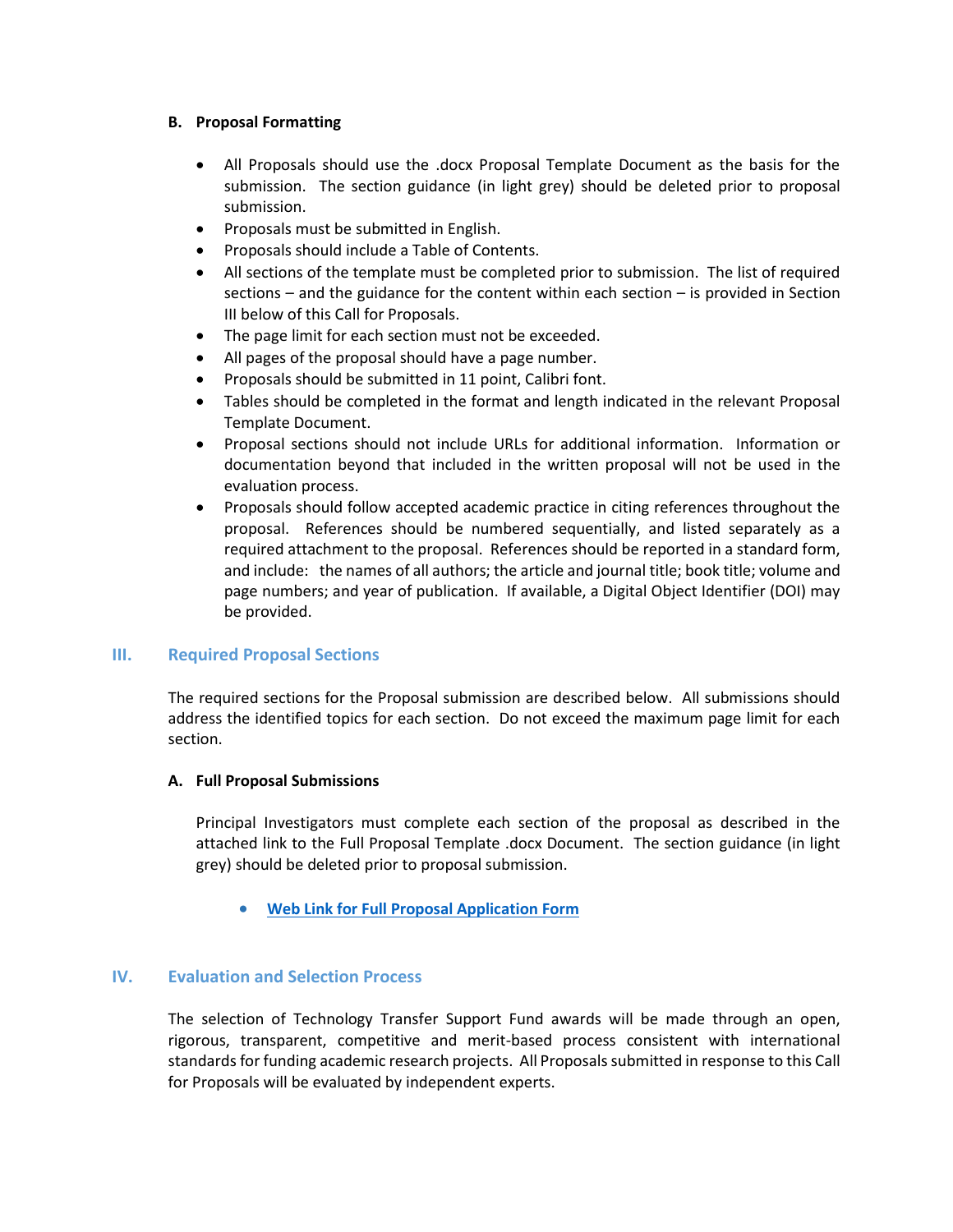The Evaluation process consists of two sequential steps: administrative screening; and Desk/Panel Evaluation of all eligible Proposals.

#### **IVa. Proposal Screening**

For the administrative screening, the Higher Education Commission will ensure that the Principal Investigator and the lead institution submitting each Proposal is eligible to submit, the project aligns with one of the priority thematic areas, and that the necessary industry collaborators (and the mandatory co-financing) are identified.

If the Proposal is deemed appropriate in those elements described above, the Proposal will be forwarded for further evaluation as described below. For those Proposals that are deemed ineligible for the TTSF, the Principal Investigator will receive a letter identifying the reasons why the Proposal will not be considered for further evaluation.

#### **IVb. Proposal Desk/Panel Evaluation**

For the Desk/Panel Evaluation, Proposals will be grouped by thematic area and assigned to a Panel for evaluation. Each Panel will be composed of a team of experts – including national and international research leaders, sectoral industrial representatives and subject matter experts – who will evaluate the written proposals. Each Proposal will be independently evaluated by at least two members of the Panel, and additional reviews may be obtained by appropriate sectoral industrial representatives and/or subject matter experts.

The expert evaluators will assess each proposal according to a scoring rubric, and will provide written comments on the proposal.

**[Web link for the Scoring Rubric for Desk](https://www.hec.gov.pk/english/services/faculty/TTSF/Documents/Evaluation%20Rubrics%20For%20Desk%20Evaluation%20-TTSF.pdf) Evaluation**

All members of the Panel will discuss each Full Proposal assigned to the Panel.

Following the Desk/Panel Evaluation of Proposals, a multidisciplinary committee of composed of the chairs of each thematic Panel will consolidate the thematic Panel results and make recommendations for TTSF awards to the HEC. The recommendations will be reasonably balanced across disciplinary areas.

Proposals recommended for award should meet the following criteria: the proposal must include an academic-industry collaboration in a priority thematic areas as described in the Call for Proposals; based upon the written proposal, there is a strong likelihood of successful implementation of the proposed project; the project team and the institutional leadership should be capable of implementing the project; and the proposal must achieve a scoring threshold as determined by the evaluators in the Desk/Panel Evaluation to ensure quality.

At the conclusion of the Selection process, the evaluations of each proposal submitted will be shared with the proposing institution. Both the scoring rubric(s) and the written comments will be made available. The identities of the expert evaluators will be redacted.

**Grievance procedure:** In exceptional circumstances, institutions submitting TTSF Full Proposal